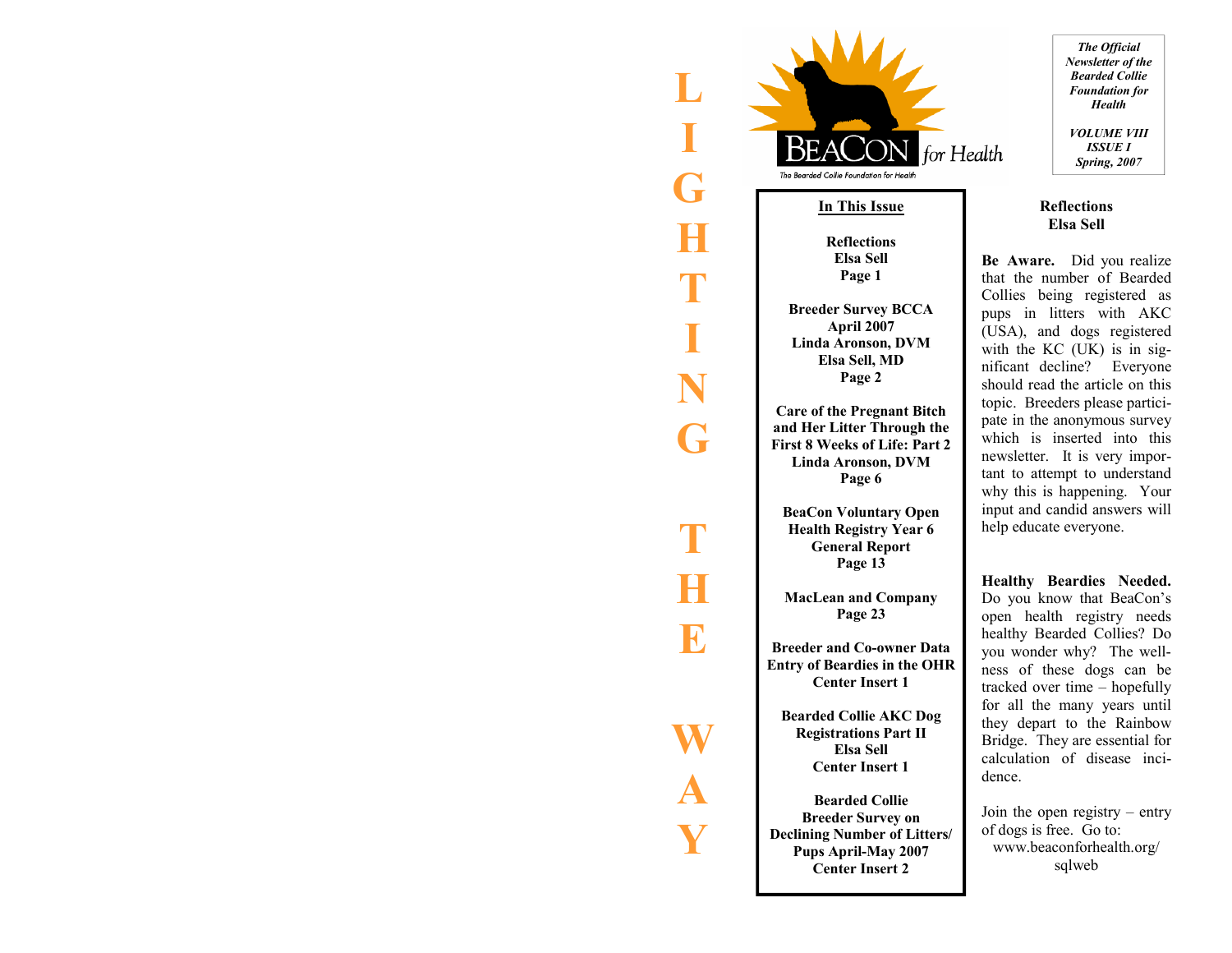**Year 6 Report of the Open Health Registry (OHR).** The report is completed and posted in its entirety on Bea-Con's web site. Portions of the report are included in this newsletter.

**Auctions.** BeaCon's educational missions (web site and newsletter) and research mission (to support research) are dependent on your support. We have periodic auctions and will appreciate your donation of a special Beardie or doggie item. Contact CJ del Valle (mhari@mhari.cnc.net) about your donation.

**The 1000th Beardie in the OHR.** We're getting closer. As of February 27 there were 971 Beardies entered in the open health registry. Only 29 more to go. The 1000<sup>th</sup> Beardie's owner will receive a nice gift in honor of this milestone.

**Sponsor Contest.** This contest is of negligible interest apparently. Since the contest was announced in the fall 2006 newsletter, we have just 10 dogs "sponsored". We offer a fine Beardie print to the sponsor who brings into the OHR at least 30 new Beardies owned by other persons. The contest ends June 30. Photos of the prints are on BeaCon's web site.

**OHR Submissions.** Breeders and coowners are able to submit information on Beardies they have bred or that they co-own. Permission must be obtained from the primary owner. Read more elsewhere in the newsletter.

| <b>Breeder's Survey</b>         |
|---------------------------------|
| BCCA, April 2007                |
| Linda Aronson, DVM              |
| <b>BCCA Health Chair and</b>    |
| <b>BeaCon Director</b>          |
| Elsa Sell, MD, BeaCon President |
| and Director                    |

A declining number of AKC registered Beardies in recent years was documented in the Fall 2006 issue of Lighting The Way. AKC reports the number of dogs and litters registered yearly in the AKC Gazette and those figures were used for the newsletter article. The number of registered dogs is influenced by different factors such as imports, dual registration by Canadian owners, registration of older dogs, and whether owners make an effort to register their dogs. The litters registered are those whelped in the USA.

Another AKC report of the # of litters and # pups in the litters was obtained (shown in table below) to better understand the apparent decline. **These new data are from litter registration forms that breeders submit**. They were used for the table and graphs that follow. It is possible that the 2006 figures will increase slightly if there are still pending registrations for those whelped late in the year. The average # of pups per litter was 6.0 with minor variations that were not significant.

### **The BeaCon Liaison Newsletter**

BeaCon started a quarterly newsletter for health liaisons of regional Beardie clubs to share with their members. Questions from members about any aspect of health are welcome and will be addressed in the next issue.

| Year | #<br>Litters | #<br><b>Pups</b> | Av#<br><b>Pups/Litter</b> | Year | #<br>Litters | #<br><b>Pups</b> | Av#<br><b>Pups/Litter</b> |
|------|--------------|------------------|---------------------------|------|--------------|------------------|---------------------------|
| 2006 | 90           | 537              | 6.0                       | 1991 | 194          | 1162             | 6.0                       |
| 2005 | 109          | 658              | 3.0                       | 1990 | 181          | 1062             | 5.9                       |
| 2004 | 150          | 842              | 5.6                       | 1989 | 185          | 1128             | 6.1                       |
| 2003 | 154          | 897              | 5.8                       | 1988 | 190          | 1175             | 6.2                       |
| 2002 | 159          | 943              | 5.9                       | 1987 | 184          | 1098             | 6.0                       |
| 2001 | 165          | 953              | 5.8                       | 1986 | 185          | 1175             | 6.4                       |
| 2000 | 183          | 1031             | 5.6                       | 1985 | 191          | 1253             | 6.6                       |
| 1999 | 196          | 1202             | 6.1                       | 1984 | 209          | 1330             | 6.4                       |
| 1998 | 175          | 1077             | 6.2                       | 1983 | 201          | 1190             | 5.9                       |
| 1997 | 197          | 1249             | 6.3                       | 1982 | 196          | 1257             | 6.4                       |
| 1996 | 178          | 1031             | 5.8                       | 1981 | 172          | 1095             | 6.4                       |
| 1995 | 186          | 1105             | 5.9                       | 1980 | 155          | 909              | 5.9                       |
| 1994 | 177          | 1057             | 6.0                       | 1979 | 127          | 782              | 6.2                       |
| 1993 | 157          | 912              | 5.8                       | 1978 | 111          | 684              | 6.2                       |
| 1992 | 182          | 1092             | 6.0                       | 1977 | 85           | 496              | 5.8                       |



A similar decline exists in recent data from the UK. The number of UK Beardie registrations and the number of US puppies (derived from the litter data) are shown below.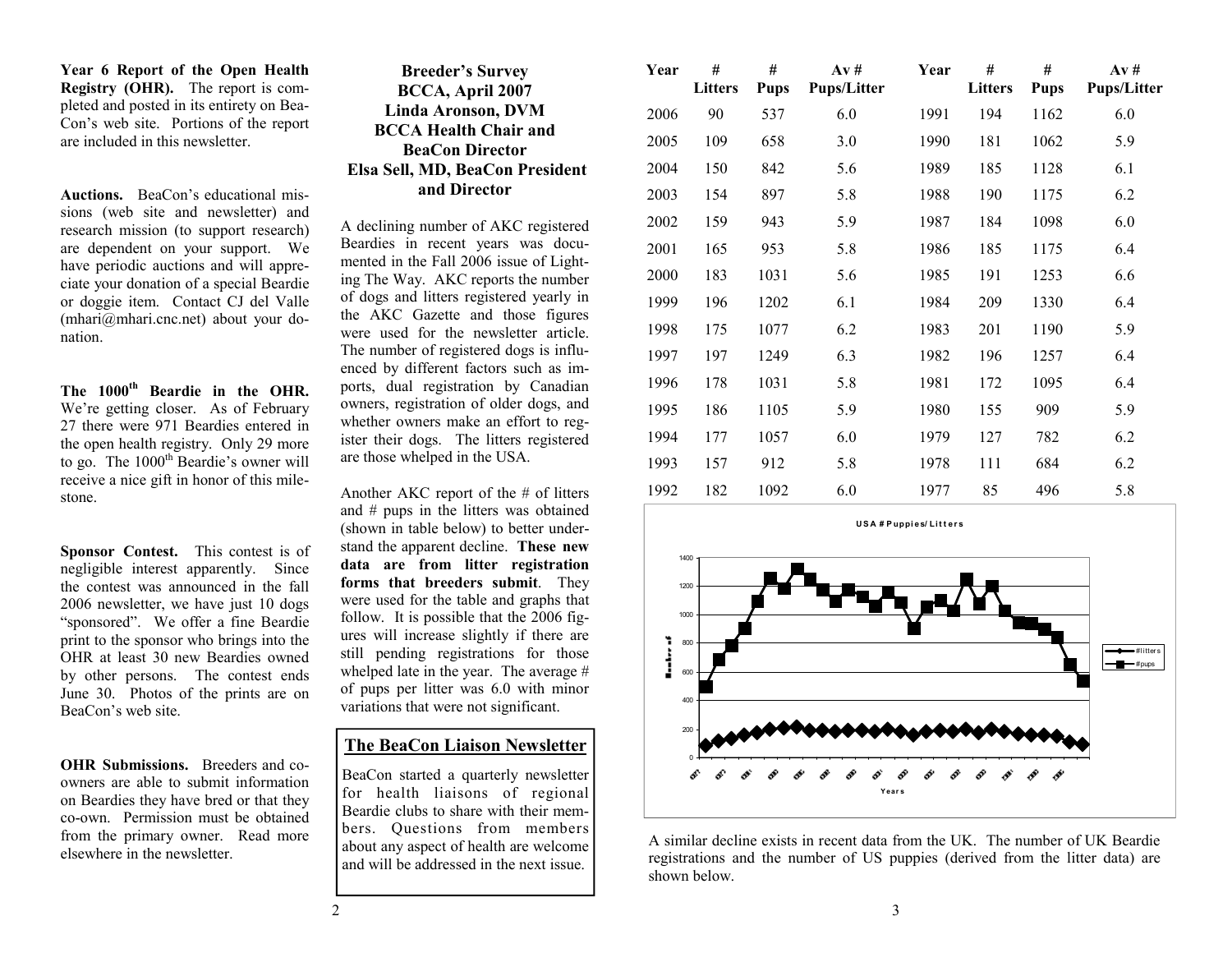

Eileen Beachell, a reader of the newsletter, applied a statistical approach to evaluate the changes in the data. The control chart is a statistical method used to determine if any attributable change has occurred in time ordered data. A significant change has occurred if there are points above the upper line or below the lower line or there is non-randomness in the plotted data. This could be a cycle or a trend. A significant trend is defined as six or more points in a row increasing or decreasing.

The following graph is the individual control chart (labeled X-bar chart) for the number of US puppies. The first data point on the left is the year 1977 and the last data point on the right is the year 2006. It is quite clear that a significant downward trend began in 2000. In addition, the years 2005 and 2006 are well below the lower control limit of 720.5 puppies. The number of registered puppies in 2006 was almost as low as the year 1977.



The following graph is the individual control chart for the number of litters. Again, it is quite clear that a significant downward trend began in 2000. Also, the years 2005 and 2006 are well below the lower control limit of 129 litters



What can we learn from this information?

- 1. A decline in both the number of litters and the number of puppies in litters has been ongoing since 2000. The decline is significant for the period 2000  $-2006.$
- 2. The decline is not because of fewer pups whelped per litter.
- 3. The decline is not unique to the USA. We would therefore welcome input from non-U.S. breeders, and if you can supply registration figures for your country we would be very pleased to see them.

It is important to know what factors contribute to the decline, and whether there should be concern for the future of the breed. Thus, we are asking anyone who has ever bred a litter of Bearded Collies to complete the preliminary survey which is included in the newsletter as a pull out. The results will be made available through the BCCA and BeaCon. With the facts at hand, the directors for both organizations will be in a position to recommend whatever future direction is deemed wise.

*If there are no dogs in Heaven, then when I die I want to go where they went. -Wil l Rogers* 

*There is no psychiatrist in the world like a puppy licking your face. -Ben Williams*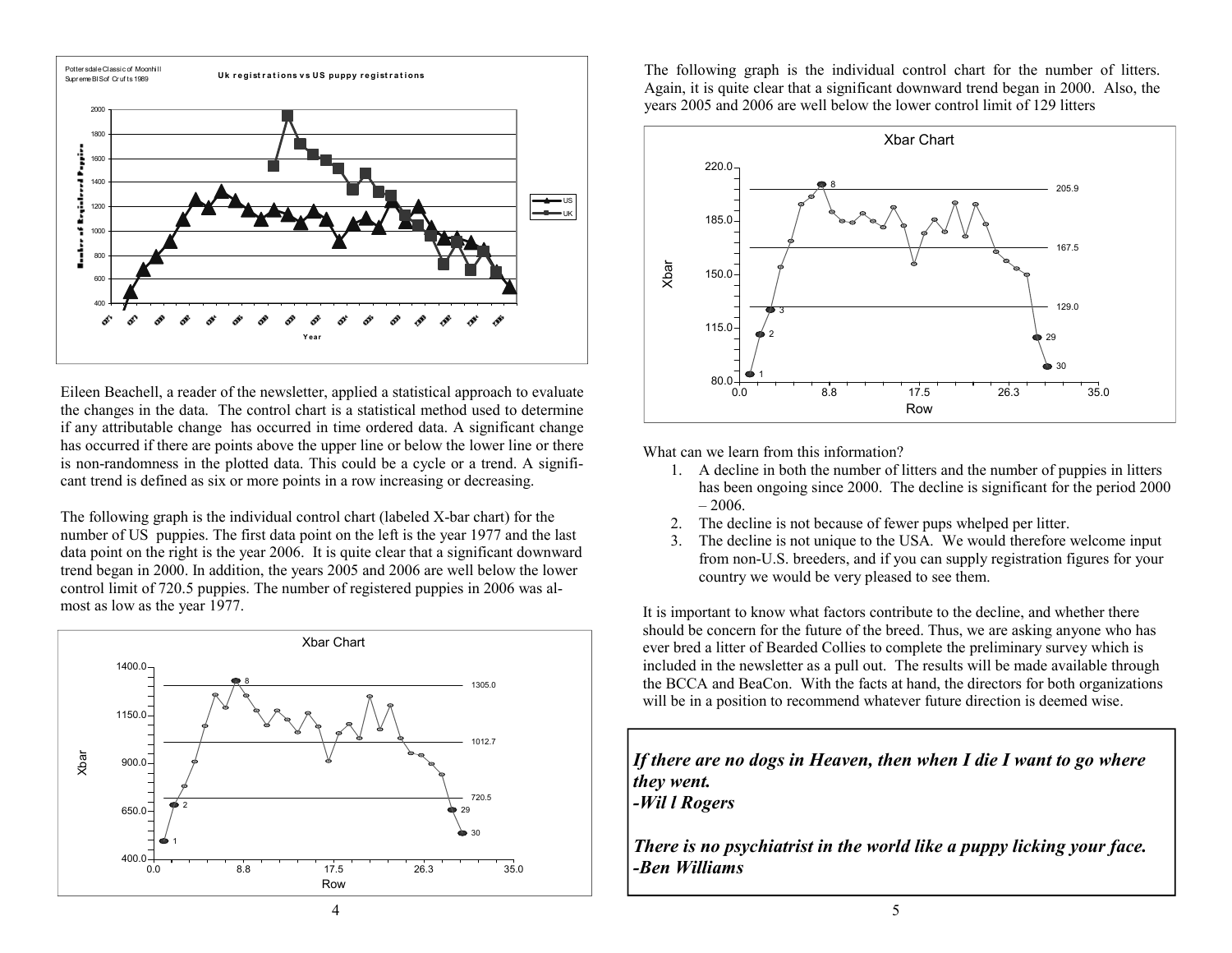#### **Care of the pregnant bitch and her litter through the first 8 weeks of life: Part 2 Linda Aronson, DVM**

Hopefully, your bitch delivers her puppies easily and without any complications. I do not intend to go into a long detailed description of problem deliveries, but we will consider briefly some things that can happen and which will require veterinary assistance.

Dystocia means difficult birth. It may be due to problems with the bitch or the puppies. Maternal problems include uterine inertia – the inability of the muscle walls to contract in a coordinated fashion; inadequate size of the birth canal or uterine torsion – twisting which blocks off one or both horns. Of these inertia is the most common by far in Beardies. In primary inertia there are no coordinated contractions at any time; secondary inertia is when they cease at some point during labor as a result of muscle fatigue. There is some evidence that inertia can be inherited in some lines. It is also seen in bitches with very large or small litters, or those with low calcium levels. Other possible causes are anxiety and obesity. A single puppy may not be able to produce enough ACTH to initiate labor. Unfortunately dead puppies don't make ACTH and the bitch does not go into labor.

Puppies may simply not fit through the birth canal especially if they are from small litters and have grown bigger than normal puppies. Puppies of bitches with gestational diabetes also tend to be abnormally large. In other puppies it may be a single body part – the domed head of a hydrocephalic

puppy or a misshapen fetal monster. Puppies can also present abnormally, so that they can't get through the canal. Normally they glide through either with forefeet extended alongside the head or hind feet and tail extended. If the legs flex up or point towards the middle of the body, or the spine of the puppy lies athwart the cervix or the head is turned to the side, the puppy may not fit through. In Beardies most dystocias are a result of maternal uterine inertia.

How can you tell if a bitch has primary dystocia? Gestation continues more than 65 days from ovulation or 72 days past breeding. However, if you wait this long you may lose your puppies so do watch your bitch, and if she has gone past her expected due date it is a good idea to have her checked out by your vet. Some bitches at this point will be found to have undergone a false pregnancy, which is a big let down for everyone. It is probably a good idea to have your bitch checked if stage 1 labor continues for more than 12 hours, especially if this is your first whelping. If stage 2 labor starts but contractions are intermittent and nothing happens after 4 hours, or the bitch is in hard stage 2 labor for 30 minutes without producing a puppy, or if it is more than 2 hours between puppies you will likely be wishing you'd got a fetal monitor. For some bitches this may be normal, and deciding when to pack up and head for the ER there are no hard and fast rules in these scenarios. If the bitch seems upset, panicky, has severe abdominal pain, can't stop vomiting and/or shaking or if she ever becomes disoriented or unable to stand, then it is definitely time to go and all rules of thumb fly out the window. Heavy discharge from the eyes is another sign of distress. Hemorrhaging, pus, an obviously abnor-<br>mally presenting puppy or signs of one or more puppies being in distress (if you have a fetal monitor) are also emergency situations. There will be blood though, and for some gauging how much is too much is hard. An experienced whelper can also do a digital exa

in the birth canal.<br>At the vets a thorough history and physical exam will likely be performed unless things have advanced to the point that need for a C-section is obvious. (For the sake of dam and puppies it is always better to head for the ER sooner rather than to wait until it may be too late. Done before bitch and/or puppies are in extreme distress C sections are successful and often pro duce 100% live puppies. They do,<br>however, weaken the uterine wall and<br>many beardie breeders spay a bitch that<br>needs a C-section, as they will usually<br>need one with subsequent deliveries<br>too. I won't discuss the ethics of<br>b the ease with which limbs can be dislocated or skin torn off, physical manipu lation of the puppies is not recom-

orthaging, puts, an obviously about walking her around may get things go-<br>or or or or papies being in distress (if byith cand liberally with KN in july or storing pupy or signs of one ing again though. I abricating pupy a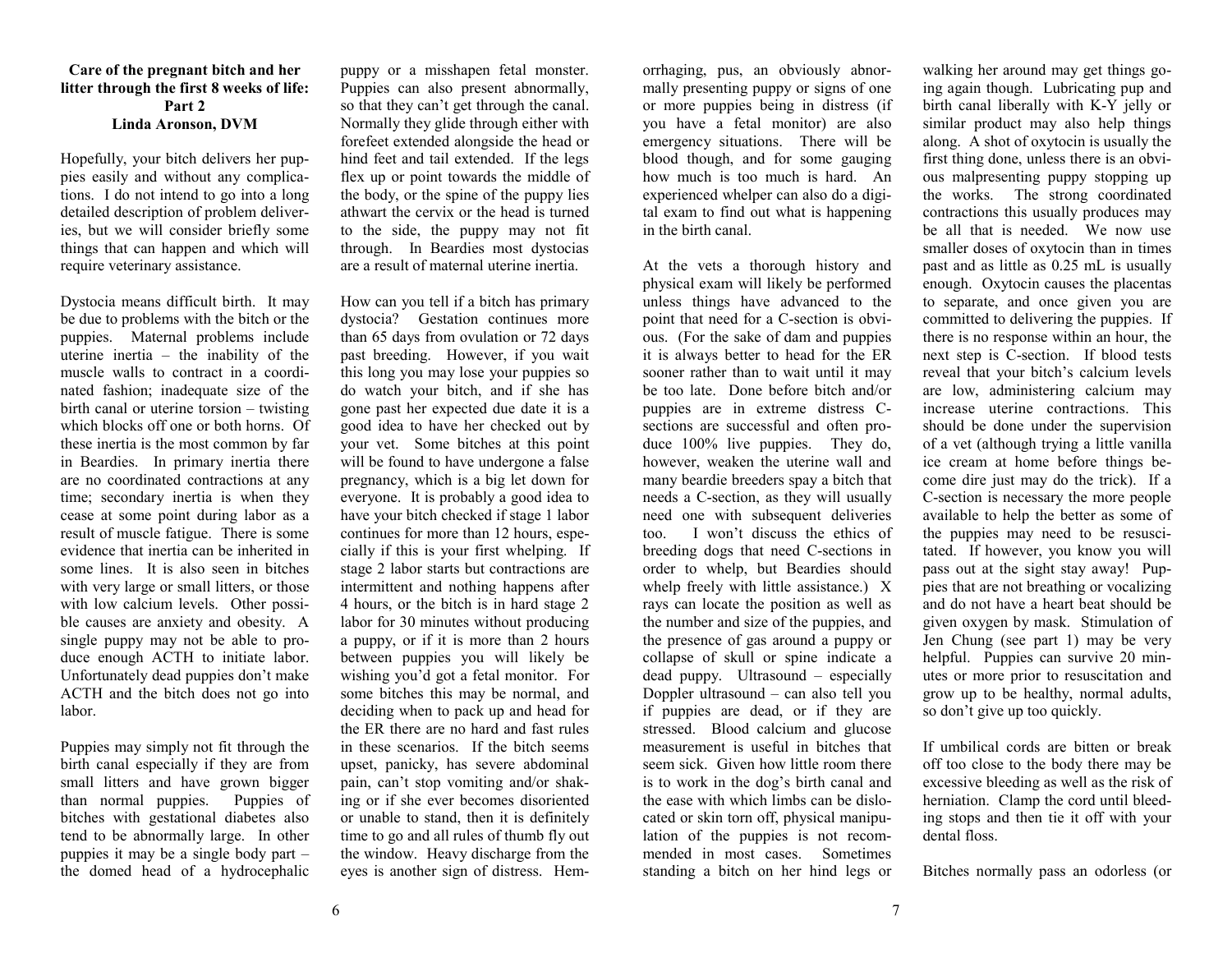at least not ripe and unpleasant smelling) vulvar discharge for up to 3 weeks after whelping. In color it can be blood tinged, green or brown, and it will diminish over time. Provided the puppies are nursing well, the once standard oxytocin "clean out" shot is no longer considered necessary. Suckling releases oxytocin and this helps the uterus involute – return to its prepregnancy shape and size and empty out any placentas or other debris, and prevent infection. The bitch's temperature may be elevated for several days, but if it is consistently over  $103^{\circ}$ F she may have an infection and you should seek veterinary assistance. Check her teats to make sure they are not excessively warm or hard and distended – all signs of infection (mastitis). Make sure milk is flowing freely, and that hair is not getting wrapped around the nipple. Bitches may refuse food initially after the birth of the puppies, especially if they ate all the placentas, but by day 2 they should have a healthy appetite again. Some bitches need to be tempted to start eating again, however. Make sure she is getting plenty of fluids, and watch her appetite, urination and stools. If she appears listless or her behavior is otherwise abnormal have her checked by your veterinarian.

Puppies should be weighed at birth and identifying marks, coloration and sex noted. They should be weighed daily for the first week, and then every few days after that. Puppies may lose weight over the first 24 hours, but after that they should gain steadily, doubling their birth weight by 7-10 days of age. It is essential that puppies be kept warm as they cannot regulate their own body temperature for the first few weeks of life. A cold puppy cannot

nurse. (At this stage puppy rectal temperature should be between 96 and 98<sup>o</sup>F and increases to between 98.6 and  $100^{\circ}$ F in the second and third weeks of life. It will have reached the normal adult temperature by 7 weeks of age.) During the first 24 hours of life whole proteins can pass across the puppy's intestinal wall. The first milk – colostrum – is rich in antibodies to diseases the dam has been exposed to or vaccinated against. These pass into the pup's body intact and provide "maternal immunity" to keep the young puppy safe. If the puppy is not vigorously nursing or if the bitch has lost her colostrum prior to the puppies' birth – some bitches leak milk before the pups are born – they will miss out on this essential protection. If this is the case or puppies start to fade you either need to tube feed them with colostrum collected from another bitch and frozen (warm it before feeding to the puppies) or hyperimmune plasma collected from a dog with good antibody levels. After 24 hours the large gaps in the intestinal walls close and whole proteins can no longer enter the blood stream.

It has been estimated that 40% of puppies will be born dead or die in the first 4 weeks. I find this figure to be way too high, and in my experience having survived the first 24-48 hours of life most puppies will continue to do well provided that their needs are met. Most beardie bitches will be panting and uncomfortable if the room temperature is too high, but if it's more moderate they will snuggle up with their puppies and maintain their temperature. If the bitch is away from the puppies be sure to supply an external heat source – heat lamp or heating pad - but be careful not to burn the puppies.

Look, listen and pick up the puppies every day. Healthy puppies twitch and wiggle and seem to be in constant motion even when they are sleeping, which is what they will be doing if they aren't nursing for the first couple of weeks. They will feel full and plump, sickly puppies are limp and wrinkled lacking the firmness of a healthy pup. Stools will be loosely formed (after the initial black meconium has been passed from the bowel), light brownish/yellow and have a "seedy" appearance. Urine should be pale yellow, although you will likely see little of either as a good bitch will consume both when she stimulates the puppy to urinate or defecate. If the bitch is derelict and neglectful you must stimulate the puppy using a warm, damp cotton ball or rag on vulva/penis and rectum. Check the anus for caked on poop, pups cannot poop past this until they are 6 or 7 weeks old, so it has to be cleaned off.

Normal newborns suckle vigorously on your fingers; they crawl, vocalize and respond to smells, touch and pain. Poor muscle tone, puppies that lie separate from their dam or littermates, puppies that cry excessively, are extremely restless or still and unresponsive are in trouble. Normal puppies have deep pink muzzles and the rear of the belly has the same color. If a puppy is dehydrated the color becomes a deeper shade of red.

The umbilical cord falls off or is licked off by the bitch by day 2 or 3. Dewclaws are usually removed during the first week, although there is increasing evidence that working dogs do use their dewclaws especially to make tight turns, many people worry about them catching in vegetation or fences and

tearing off. Some owners may also forget to cut these claws and they can grow back into the leg if left untended. Puppies can lift their heads at birth, and crawl for the first week or two. By 10 days they should be able to support their weight on their forelegs. By three weeks they should be up and walking. Eyes open by about 14 days, sometimes the surface of the eye appears cloudy, but this will clear in a couple of weeks. Ear canals usually open between days 6 and 14. Baby teeth erupt by week 6 and the adult teeth start to replace them at 4 to 6 months of age. Puppies may suck on each others legs, ears and penises. Occasionally this can actually result in minor skin trauma.

Sick puppies go down hill very rapidly, they become dehydrated and their blood sugar drops. Bitches stop caring for puppies that have lost body temperature. Their guts shut down as they cool and they can no longer absorb nutrients even if they attempt to suckle or you tube feed them. Warm cold puppies over 30 minutes to two hours using radiant heat or a hot water bottle or heating pad, but move it often so it doesn't burn, and check the rectal temperature frequently – this should not exceed  $101^{\circ}$ F. During the warming process you can tube feed the puppy with corn syrup dissolved in water or, if under 48 hours old, hyperimmune plasma, warmed to about  $98^\circ$ . To tube feed, hold the puppy with its neck extended and place the tip of the feeding tube even with the puppy's last rib. Place the feeding tube beside the puppy and mark the tube where it is even with the tip of the puppy's nose. Fill a syringe with about 1 cc of fluid per ounce body weight. Attach the tube to the syringe and fill with fluid from the sy-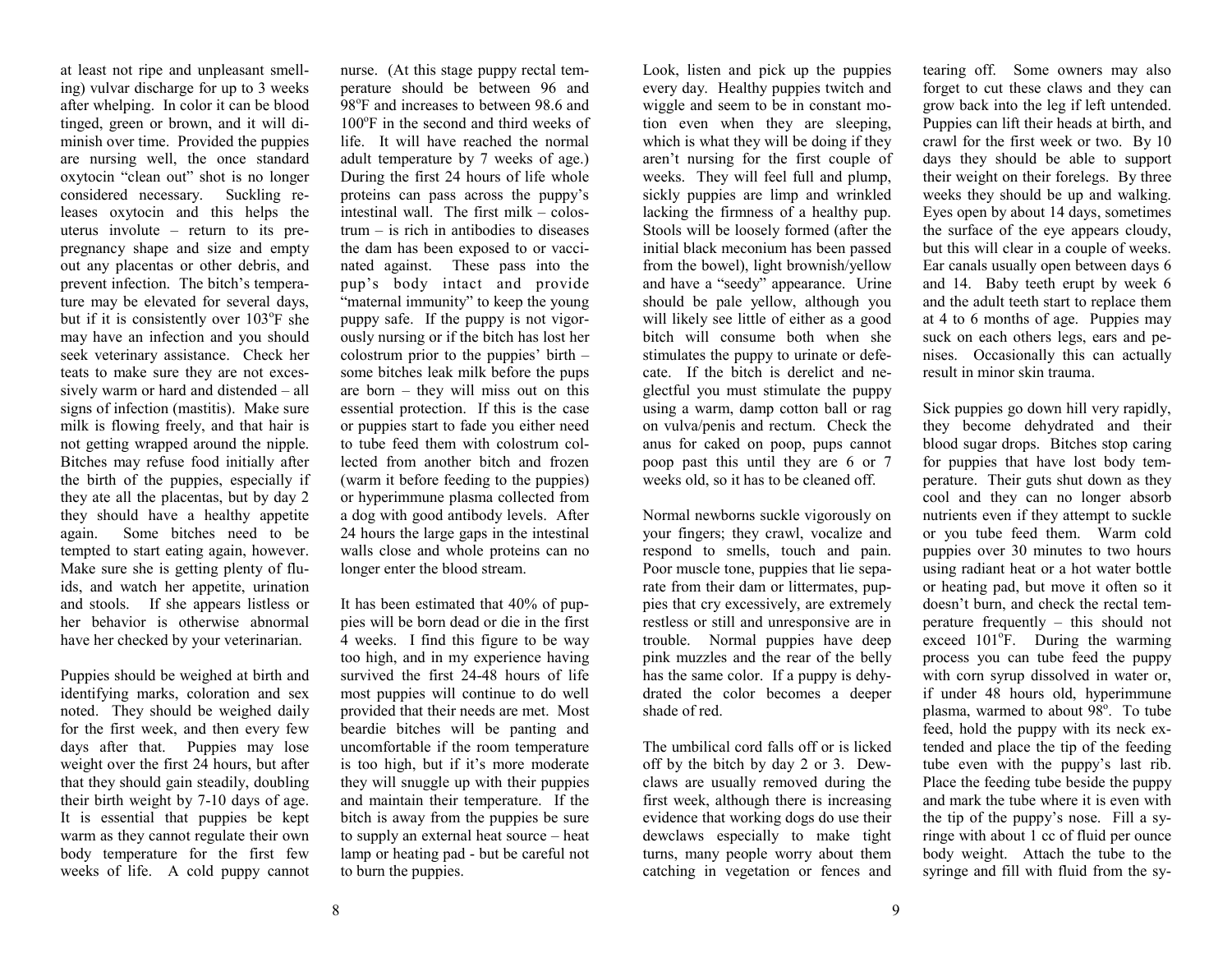ringe. With the puppy lying chest down, insert the feeding tube in the mouth passing it over the middle of the tongue. The pup should swallow and you should be able to advance the tube with little resistance to the mark you have made. If you do meet resistance you are likely in the trachea, withdraw the tube and try again. Pinch a foot or the tail and if the pup can vocalize the tube is correctly placed, if it struggles and there is no sound you are in the trachea, try again. Depress the plunger slowly, and stop if fluid refluxes out of the mouth or nose. Kink the tube to withdraw it so there is no fluid leakage into the lungs. Once the pup is warmed you can use milk replacer to tube the puppy if it is still unable to nurse from the bitch. Tube fed puppies should be fed at least every 6 hours, preferably more. Hand rearing a litter is very time consuming.

If puppies die you may attempt resuscitation (CPR – see reference in part 1). If puppies do die it is useful to know why and if the cause presents a risk to the rest of the litter. Dead puppies should be refrigerated not frozen, and presented to the vet or laboratory performing the necropsy within 24 hours of death. Necropsy can only identify the cause of death in about one-third of presentations. Puppies do not respond to most drugs consistently. Oral antibiotics are generally ineffective due to poor absorption, and if bacterial infections must be treated the antibiotics should be given intravenously or into the bone marrow (intraosseous). If the bitch is receiving fat soluble drugs they will get into the milk. Antibiotics considered safe for the puppies when administered to the bitch are penicillins and cephalosporins, which are only

found in low concentration in the milk. Other antibiotics should only be given if essential and if the bitch is receiving them, chemotherapy or immune suppressing drugs the puppies should probably be tube fed.

Puppies cannot respond to dehydration by increasing their heart rate as adult dogs do, but rapid fluid replacement is also a bad idea. Fluids can only safely and effectively be given intravenously or intraosseously.

The most common problems with newborn puppies are diarrhea, constipation and Fading puppy syndrome. The latter is a catch-all description covering puppies that are born weak as well as those that start out well but weaken and tend to die in the first week of life. In most cases the puppies fail to receive sufficient colostrum, they develop hypothermia and this predisposes them to septicemia – infection usually enters the body through the umbilical cord and is caused by a bacteria in the bitch's vaginal secretions – and usually results in diarrhea and dehydration; other infectious diseases; maternal neglect or aggression. Other predisposing factors are low birth weight, congenital abnormalities and trauma – often the result of the bitch lying on and crushing the puppy. Hypocalcemia has been reported to cause bitches to attack their puppies; oxytocin and prolactin – hormones released at birth and during suckling – are both associated with appropriate maternal behavior and bonding.

Herpes virus is commonly found in dogs and most adults resist infection and never show clinical signs. If a bitch is first infected with the virus during the last 3 weeks of gestation, the

placentas become inflamed; puppies are aborted or born dead. Some puppies may appear normal at birth, but then sicken. Other puppies can be infected as they pass through the birth canal or in the first three weeks of life. Puppies with herpes show signs of abdominal pain, and cry constantly usually dying within 24 to 48 hours of the first signs. Treatment with acyclovir has been tried, but not scientifically evaluated.

Infectious canine hepatitis is caused by an adenovirus. Puppies get this during birth or by 3 weeks of age, it is usually fatal, but the disease has pretty much been eradicated in North America. Distemper is rarely encountered any more. Puppies are usually older – around 12 weeks of age. Occasionally signs of distemper are induced by vaccination.

Some puppies develop infection and conjunctivitis behind their closed eyelids before the eyes open. In these cases the eyelids are gently separated and the eyes treated with topical ointment. In puppies fed milk replacers cataracts may develop, these usually resolve at weaning.

Toxic milk syndrome is a term commonly used to describe 3 to 14 day old puppies which have increased vocalization and abdominal distension and diarrhea. It is far more likely the result of hypothermia and resulting poor intestinal motility and nutrient absorption or over feeding – especially in puppies from small litters – either way diarrhea results. Parasites can also cause diarrhea. Roundworms are passed across the placenta late in pregnancy and can also enter the lungs and liver causing coughing or poor weight gain. Hookworms are passed in the dam's milk, and can cause life threatening blood loss in significant numbers in new borns. Both coccidia and giardia in-<br>fections are usually asymptomatic in

puppies, but can cause diarrhea.<br>
Swimmer puppies are rarely encoun-<br>
tered in Beardie litters. They have compression and flattening of the chest, and cannot get their legs under them.<br>The cause is unknown, although hered-<br>ity and environmental factors have

ity and environmental factors have<br>been suggested. Taping the limbs to<br>get them under the puppy, physical<br>therapy and the use of uneven surfaces<br>like egg-carton foam have all been used<br>to treat this.<br>Taking the puppy from tary and adrenal glands. Between day 3 and 16 of life neurological stimula and lasting effects on performance later<br>in life. Carmen Battaglia describes five<br>exercises, each lasting 3 to 5 seconds,<br>performed daily on each puppy over<br>this time (Early Neurological Stimulation http:// www.breedingbetterdogs.com/ achiever.html ). These exercises im prove cardiovascular performance, ad renal gland function (increased stress tolerance) and resistance to disease. The bitch's need for nourishment in-

creases as the puppies grow and reaches a peak at around 2 to 3 weeks of age. Feed her multiple small meals throughout the day rather than one or two large meals. Some bitches still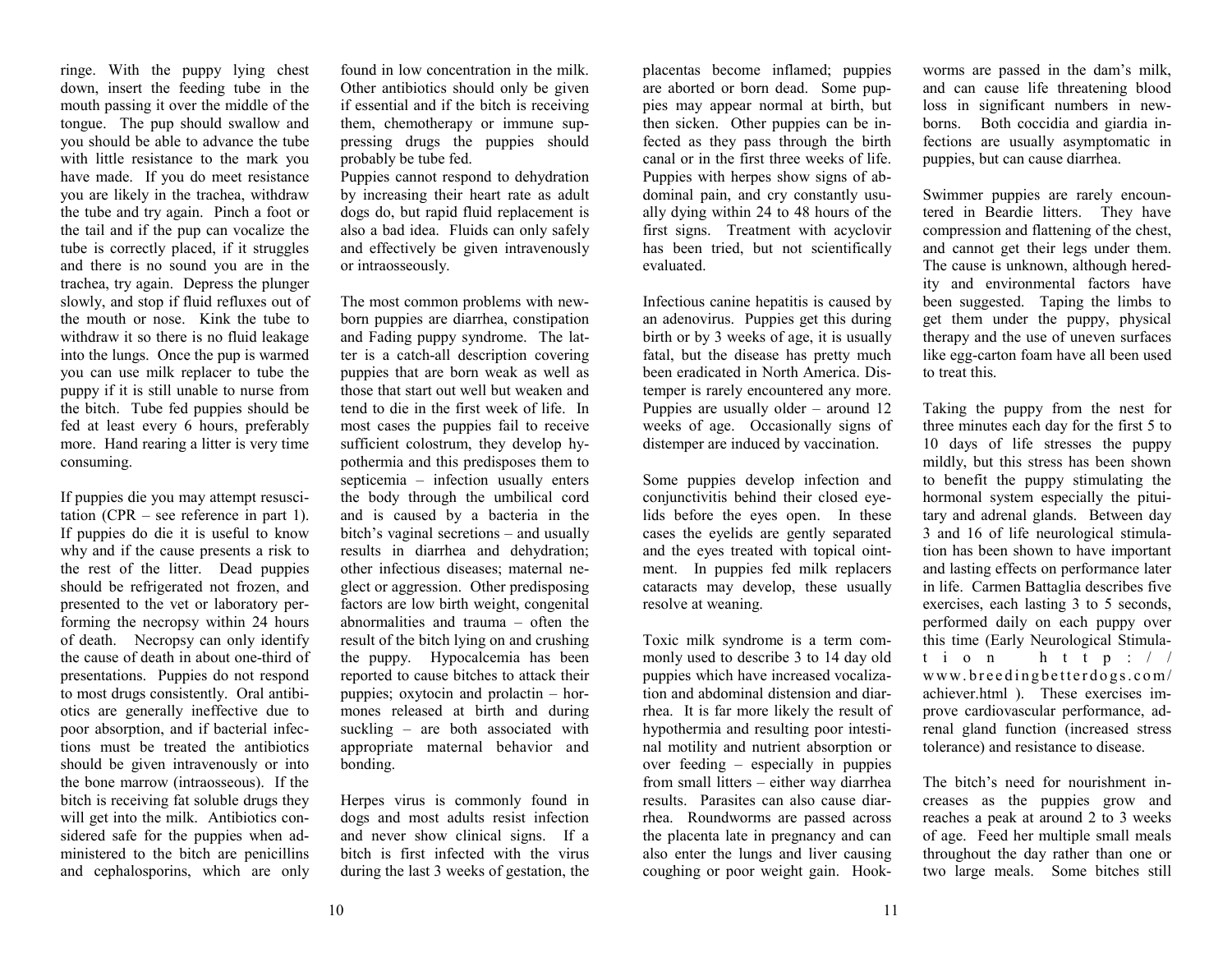may need tempting to eat as much as they need to avoid losing too much condition. As it is, it may take 8 months for a bitch to replenish her previous nutrient and energy stores after producing a good sized litter. Most Beardie bitches are great mothers, and for the first week they just want to be with the puppies, having to be physically removed from the whelping box on a leash to relieve themselves and then making a beeline back to their litter as soon as they get back inside. Gradually, as the puppies grow and become more demanding and are better able to maintain their own body temperature, the bitch generally spends less time with them, returning to clean and feed them, but content to spend more time with you. Be sure to keep the puppies' razor sharp nails clipped so that they don't scratch and slash the bitch's abdomen.

Once eyes and ears open, start to stimulate the puppies more with daily handling, and introducing small toys into their world. Weaning usually begins between 3 and 4 weeks of age. I usually use a mixture of goats' milk, raw egg (with the shell), spirulina and raw meat mix, but various gruels and commercial feeds are available, or you can grind up puppy food with milk or water and feed that as a slurry. The first meal is usually a mess, with puppies drooling food on their siblings and sucking it off. Generally by the second or third meal they have the hang of it. You can put the puppy food in a pie plate, a flying saucer pan or feed the puppies with individual dishes. Weaning will be complete by the time the puppies are 5 or 6 weeks old. It is usually better to let this happen naturally, reducing the bitch's food and water to reduce her

milk production. She will be spending less and less time with her puppies. Some bitches will regurgitate food for their puppies. Some then growl at the puppies and gobble the food themselves; others leave it for the puppies. The pups should be fed four meals a day at weaning, and three meals a day by the time they leave for their new homes.

Usually by 3 or 4 weeks one of the puppies will find his or her way out of the whelping box, and it's time to move to larger and more spacious accommodations. Do provide the puppies with as many different surfaces and structures as you can, tunnels, open crates with the doors off, miniature climbing frames, planks, ramps, and wobble boards are all good. Sand is fun to dig in. My puppies are always pretty good at using pee pads and they certainly make clean up easier when the pups have to be inside. If you can do so safely though, pups love to spend as much time as possible outside. Do remember that birds of prey can carry off small puppies though, so covering an ex-pen is advisable while they are small, and be aware that wild creatures or stray dogs may approach them, so do not leave them unattended. Give them plenty of tug toys, toys they can carry in their mouths, bones to gnaw on, etc. Toys don't have to be expensive. Empty plastic bottles and jugs are popular, as are yogurt containers, cans of pebbles, etc. Mirrors are fun and it's interesting to watch the reactions to them. Be sure to expose your puppies to all the normal household noises, people talking and yelling, kids screaming and playing, radio and TV, vacuum, dishwasher, pans banging and cooking noises. Weekly baths and

early grooming sessions will set the puppy up for later life, and get him used to the dryer. The puppy learns at this stage to have every part of his/her body touched and examined, including the inside of the mouth and genital region. Invite people (don't forget children) to come and meet the puppies, and take them to different places. Get them used to driving in the car. Take each pup off for some alone time away from the pack.

Get the puppies used to wearing soft collars and trailing leashes, but be careful they can't get tangled up when doing so. Around the  $7<sup>th</sup>$  week I start crate training, and the puppies sleep 3 or 4 to a crate at night. By the time they leave for their new homes they are sleeping through the night in their own crate.

Maternal antibodies (or those from hyperimmune plasma) obtained during the first 24 hours of life will prevent vaccination from being effective until the puppies are somewhere between 8 and 20 weeks of age. Most puppies' maternal antibodies have declined by 12 weeks. In order to avoid stressing a puppy with vaccination **and** the move to a new home, I usually don't recommend vaccination until the puppy is in its new home for about a week. There was a time when almost all bitches had worms, and these revived from their dormant state when the bitch was pregnant. Well cared for dogs are less likely to be heavily burdened with worms, but it may be prudent to worm the puppies once around 7 weeks of age with pyrantel pamoate. If dead worms are seen in the stool repeat in 2 weeks.

Although many people speak about fear

periods as being cast in stone, I do think it is important to assess each puppy as to when it is socially and mentally ready to make the transition to its new home. Puppies develop at different rates and some may need a little more time until they are ready to leave home. For most beardie puppies though, 8 weeks is a good age. They are ready for individual attention and their own people who can open new horizons and hopefully keep those very busy minds occupied in a useful and productive fashion.

+++++

### **BeaCon Voluntary Open Health Registry Year 6 General Report**

**This Year (Feb 06-Feb 07).** The data are presented in more tables, with less writing so that it is easier to take in. Two new countries are represented – the Czech Republic and Finland. There were 410 owners, an increase of 53 from year 5, and 961 Beardies, an increase of 153 from year 5. There is little change in the frequency of the most common health problems; fear issues and autoimmune problems continue to lead the list. The frequency of health screens is little changed. The number of pups produced was in error last year (low); this report contains the correct number. Puppy mortality is about 5% stillborn and an additional 9-10% before 6 weeks of age. Dog mortality is similar to last year.

The complete report is available on Beacon's website. Some explanations are not included here in the interest of space.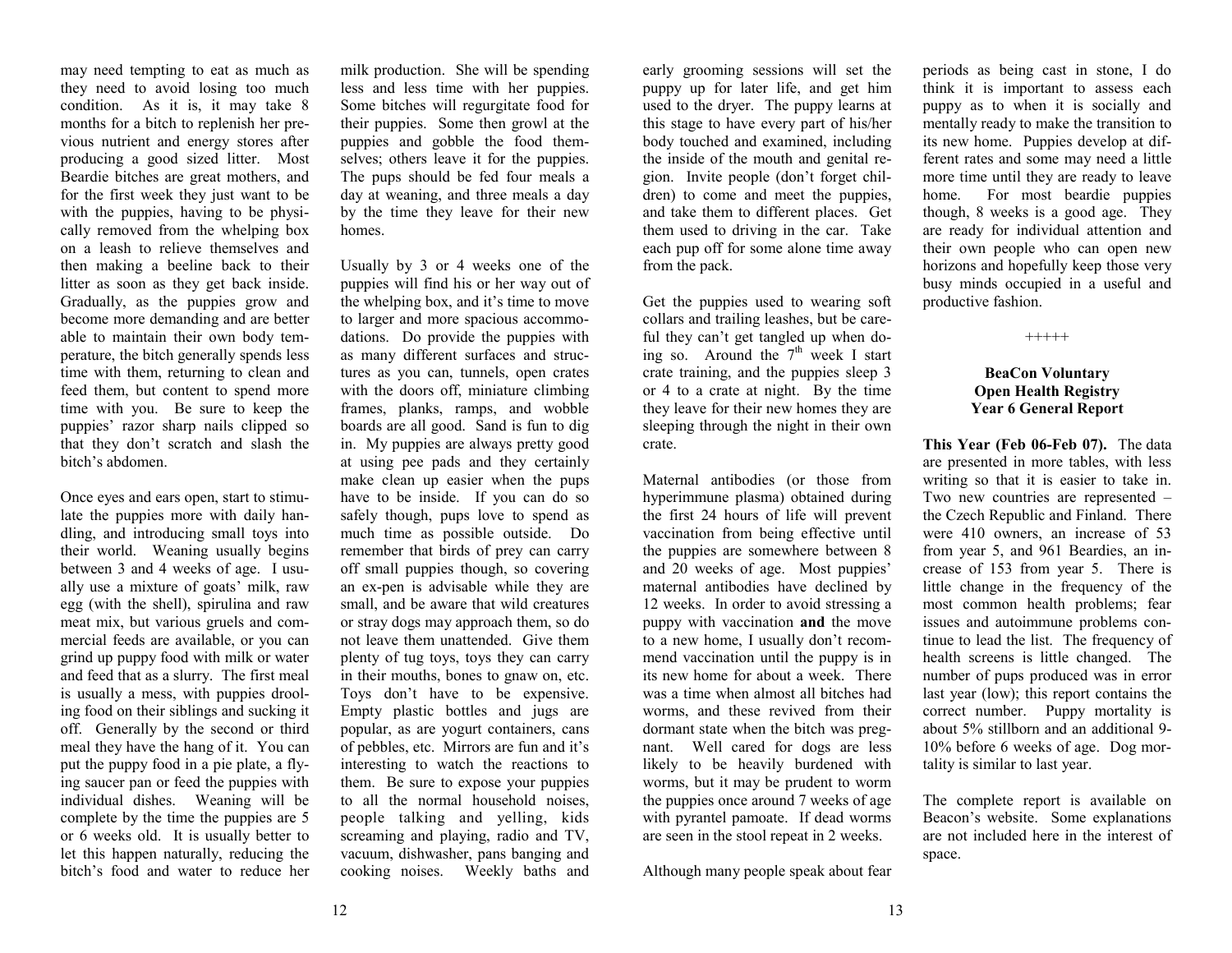**Dogs Who May Participate in the Registry.** All Bearded Collies of known parentage; deceased or living; healthy or with a health problem; from any country. The primary owner, a coowner, or a breeder may submit information, but written consent is always required of the primary owner.

**Submission of Information.** This may be done with a written form or on-line at www.beaconforhealth.org/sqlweb

**Updating Information.** Reminders are sent each fall to owners of all living dogs in the registry as of the most recent data entry. If you have entered a diagnosis which is later changed, contact the database administrator at beaconbb@bellsouth.net with the new information.

**Pedigrees and Coefficient of Inbreeding (COI).** Every effort is made to be accurate. Data for pedigrees come from many sources including pedigrees submitted by owners, the Kennel Club Breed System Bearded Collie database updates, and various online databases. With the advent of the on-line registry system, fewer pedigrees were submitted; thus, the dependence on other sources. Pedigrees and COIs are generated with Breeder's Assistant, starting in Year 5. If an error is found notify beaconbb@bellsouth.net with the correct information.

A COI is the mathematical definition that elucidates closeness of relationship in a pedigree. It is usually expressed as a percentage and it was developed by Sewall Wright (Coefficients of inbreeding and relationship. Am Nat. 56:330- 8, 1922). Basic principles are that inbreeding only exists if the ancestor

appears on both sire's and dam's side of the pedigree. If inbreeding is calculated to a certain dog then that to his sire and dam is ignored unless they also appear through other lines. Lines already counted once must not be counted twice.

**Use of Data and Caveats.** Viewers of the open health registry data are responsible for interpretation and use of the information. The purpose of this registry is to give objective data on disease and wellness, not to draw conclusions about any particular line, sire, or dam. We caution the reader that a sire or dam can not be assumed to be a carrier of an undesirable genetic trait simply because that health problem is reported in a single progeny. Furthermore, some genetic diseases may be influenced by environmental factors, not yet defined.

If several dogs from the same kennel are reported with the same problem, you cannot assume that the problem occurs with high frequency. You have to know the status of the other dogs from that kennel before making any assessment regarding prevalence. This means that full participation by a breeder is important, rather than selectively entering just healthy dogs in the registry.

Many hereditary problems, other than those transmitted by an autosomal dominant mode of inheritance, involve healthy parents, one or both of whom are carriers of the genes responsible.

Information that a particular dog or bitch has produced a problem is vital to any breeder. This is especially critical for novice breeders just establishing

their programs because they are least likely to have a good network for finding and verifying such information.

**BeaCon encourages breeders to enroll pups in BeaCon's Open Health Registry before they go to their new homes. Having a large number of healthy young dogs to follow over the long term is an optimal resource to determining frequency of diseases in any breed.** 

The inclusion of dogs in this registry is by the free choice of the owner/co-owner. Absence of dogs from this registry is also by the free choice of the owner/co-owner. Notice of the registry's availability is made through resources available to BeaCon: BeaCon's newsletter (Lighting the Way) and web site (www.beaconforhealth.org), and Beardie internet lists.

**Notice of Copyright.** All information contained in this website is fully copyrighted by The Bearded Collie Foundation for Health (BeaCon). Permission to print information *for personal use only* is granted.

Respectfully Submitted, Board of Directors, The Bearded Collie Foundation for Health (BeaCon)

- Linda Aronson Elsa Sell Kathy Coxwell Jo Tucker CJ del Valle Chris Walkowicz Karen Drummond Judy Howard Richard Masley **Rosanna Masley** Rosanna Masley Cheryl Poliak
	-

*"What lies behind us and what lies before us are small matters compared to what lies within us."* 

*"Finish each day and be done with it. You hve done what you could; some blunders and absurdities have crept in; forget them as soon as youcan. Tomorrow is a new day; you shall begin it serenely and with too high a spirit to be encumbered with your old nonsense."* 

*Ralph Waldo Emerson* 

## **Cumulative Report for Year 6 Contents** Ø Demographic data

- Ø Health problems
- Ø Autoimmune health problems
	- Ø Health screening tests
	- Ø Reproductive outcome

Ø Mortality

Ø Coefficient of inbreeding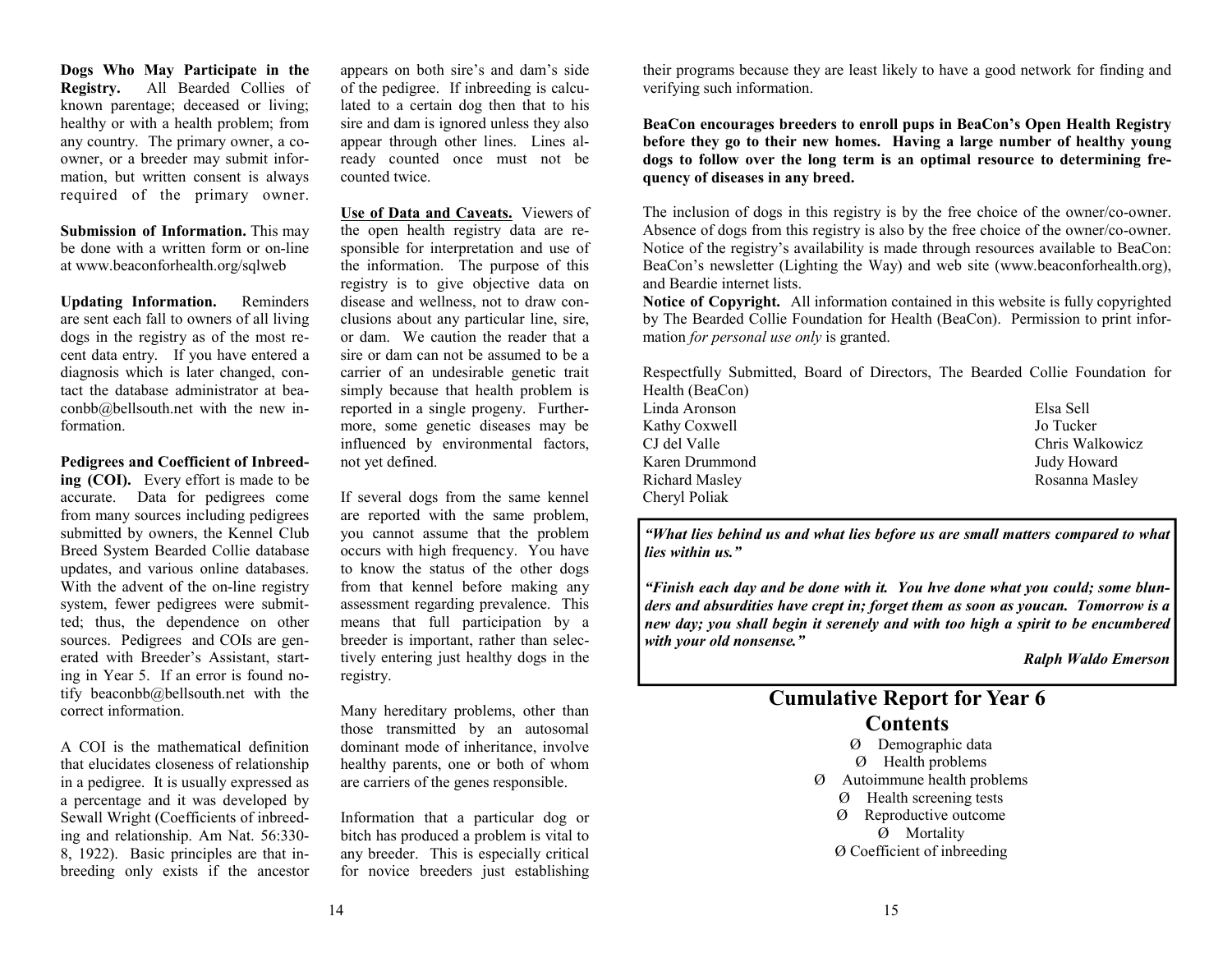| Item                         | #              |                      |
|------------------------------|----------------|----------------------|
| Owners                       | 410            |                      |
| Australia                    | 11             |                      |
| Belgium                      | $\mathbf{1}$   |                      |
| <b>Brazil</b>                | 1              |                      |
| Canada                       | 28             |                      |
| Czech Republic               | $\overline{2}$ |                      |
| Denmark                      | 1              |                      |
| Finland                      | 6              |                      |
| England                      | 52             |                      |
| France                       | 1              |                      |
| Germany                      | 19             |                      |
| New Zealand                  | 3              |                      |
| Northern Ireland             | $\mathbf{1}$   |                      |
| Portugal                     | 1              |                      |
| Scotland                     | $\overline{2}$ |                      |
| South Africa                 | $\overline{3}$ |                      |
| Spain                        | $\mathbf{1}$   |                      |
| Sweden                       | $\mathbf{1}$   |                      |
| <b>USA</b>                   | 275            |                      |
| Not Indicated                | $\mathbf{1}$   |                      |
|                              |                |                      |
| <b>Dogs</b>                  | 961            |                      |
| Location                     |                | % of total dogs      |
| <b>USA</b>                   | 559            | 58%                  |
| SK, Scotland                 | 192            | 20%                  |
| Canada                       | 56             | 5.9%                 |
| Germany                      | 45             | 4.7%                 |
| Australia                    | 37             | 3.4%                 |
| Sex-male                     | 418            | 43.5% of all dogs    |
| intact                       | 211            | 50.5% of male dogs   |
| neutrered                    | 194            | 46.4% of male dogs   |
| unknown                      | 13             | 3.1% of male dogs    |
|                              |                |                      |
| Sex-female                   | 543            | 56.6% of all dogs    |
| intact                       | 252            | 46% of female dogs   |
| spayed                       | 280            | 51.9% of female dogs |
| unknown                      | 11             | 2.6% of female dogs  |
|                              |                |                      |
| Dogs with no health problems | 458            | 47.7% of all dogs    |

Demographic Data for Complete Open Health Registry

┑

 $\Gamma$ 

Owners from two new countries participated this year, the Czech Republic (2 owners; 8 dogs) and Finland (6 owners; 22). How is it that so many came in from just two locations? The answer is interest in and enthusiastic leadership for the registry program.

**Health Problems.** As last year, fewer than 50% of the dogs are reported as healthy. We report frequency of specific health problems if there are more than 20 cases of the problem. A caveat of both the healthy dog and disease frequency figure is that they apply to this specific population of Bearded Collies. It is unknown if the findings are applicable to the broad population of Beardies.

| Finland<br>England           | $\sigma$<br>52 |                                            | <b>Health Problem</b>                                | # of Dogs      | % of all Dogs |
|------------------------------|----------------|--------------------------------------------|------------------------------------------------------|----------------|---------------|
| France                       | 1              |                                            | Fear, loud sharp noises                              | 147            | 15/3%         |
| Germany<br>New Zealand       | 19<br>3        |                                            | Autoimmune diseases (see table below)                | 123            | 12.8%         |
| Northern Ireland             |                |                                            | Hypothyroidism*                                      | 79             | 8.2%          |
| Portugal<br>Scotland         | $\overline{c}$ |                                            | Umbilical hernia                                     | 57             | 5.9%          |
| South Africa                 | $\overline{3}$ |                                            | Cancer (all types)**                                 | 57             | 5.9%          |
| Spain<br>Sweden              |                |                                            | Hip dysplasia                                        | 39             | 4.1%          |
| <b>USA</b>                   | 275            |                                            | Fear, other                                          | 26             | 2.7%          |
| Not Indicated                | $\mathbf{1}$   |                                            | Atopy                                                | 25             | 2.6%          |
|                              |                |                                            | Allergy, flea bite                                   | 24             | 2.5%          |
| Dogs                         | 961            |                                            | Dietary allergy/food intolerance                     | 24             | 2.5%          |
| Location<br><b>USA</b>       | 559            | % of total dogs<br>58%                     | Depigmentation***                                    | 22             | 2.3%          |
| SK, Scotland<br>Canada       | 192<br>56      | 20%<br>5.9%                                | Nail problems other than lupoid onychodystro-<br>phy | 19             |               |
| Germany<br>Australia         | 45<br>37       | 4.7%<br>3.4%                               | Inflammatory bowel disease                           | 18             |               |
|                              |                |                                            | Vaccination reaction                                 | 13             |               |
| Sex-male                     | 418            | 43.5% of all dogs                          | Hot spots                                            | 10             |               |
| intact<br>neutrered          | 211<br>194     | 50.5% of male dogs<br>46.4% of male dogs   | Hyperactivity                                        | 9              |               |
| unknown                      | 13             | 3.1% of male dogs                          | Kidney failure                                       | $8\,$          |               |
| Sex-female                   | 543            | 56.6% of all dogs                          | Exercise induced collapse or hyperthermia            | 5              |               |
| intact                       | 252            | 46% of female dogs<br>51.9% of female dogs | Demodetic mange                                      | $\overline{4}$ |               |
| spayed<br>unknown            | 280<br>11      | 2.6% of female dogs                        | Exocrine pancreatic insufficiency                    | $\overline{4}$ |               |
|                              |                |                                            | Keratoconjunctivitis                                 | $\overline{3}$ |               |
| Dogs with no health problems | 458            | 47.7% of all dogs                          | Diavetes mellitus                                    | $\overline{2}$ |               |
|                              | 16             |                                            | 17                                                   |                |               |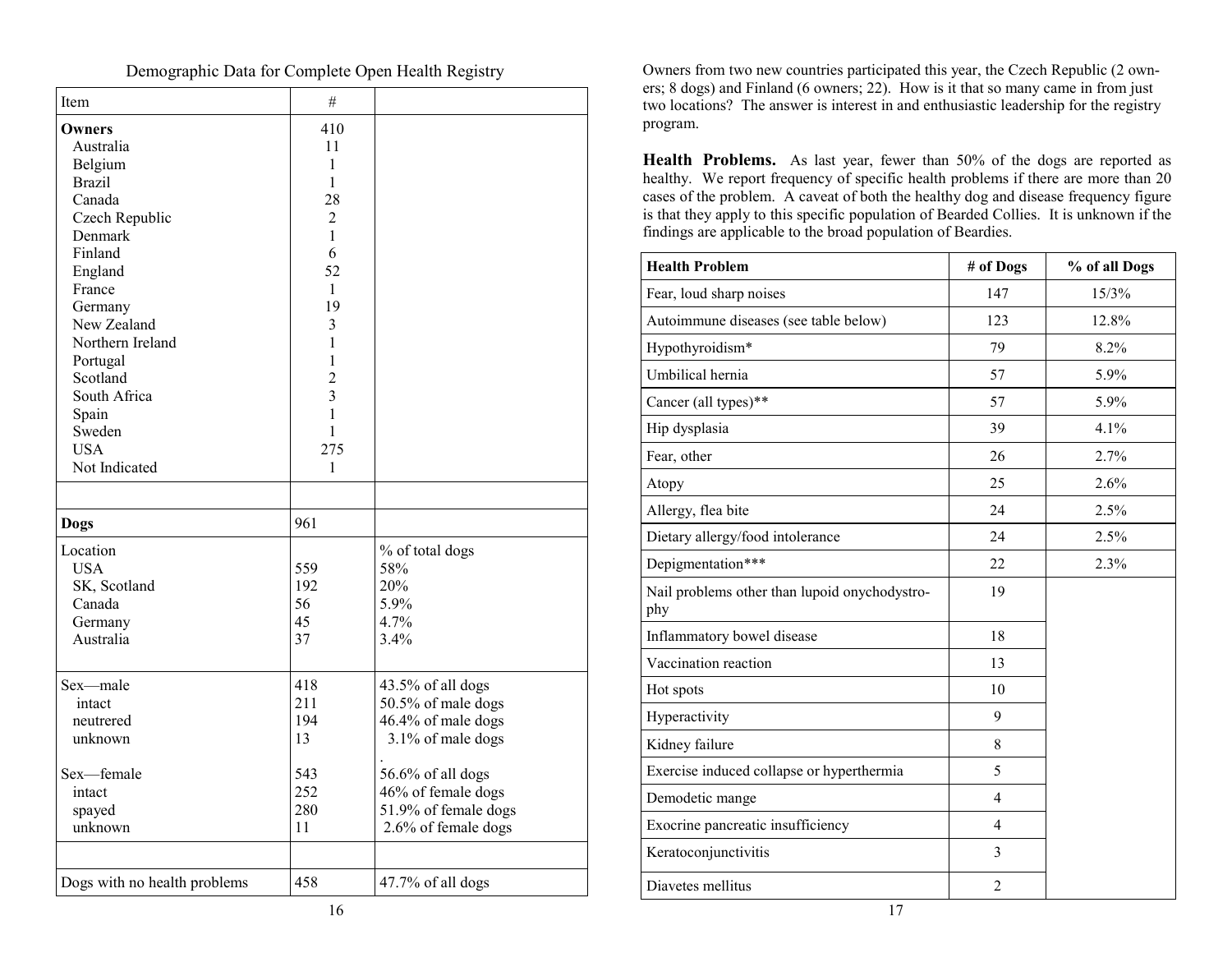\* The incidence of autoimmune thyroiditis in Bearded Collies appears to be low based on information from OFA labs - 2.0% of 244 tested.

**\*\*** Cancer diagnoses were:

nasal in 8 liver in 7 mammary 4 bone 4 spleen 3 (plus 1 of liver and spleen) hemangiosarcoma 3

The reader is referred to the online OHR search facility for a look at the less common cancers ("other").

**\*\*\*** Note: some cases of depigmentation can be autoimmune in nature (e.g., vitiligo, or associated with lupus or pemphigus). Since there are other causes of depigmentation, it was not placed into the table with autoimmune diseases.

**Autoimmune Problems** (# diseases  $= 146$ ; # dogs having diseases  $= 123$ , or 12.8% of all dogs). Although the frequencies appear to be unduly high in this population of Bearded Collies (i.e., in the open health registry), it is not known if the figures are applicable to the general population of Bearded Collies world wide. That will remain unknown until a much larger number of dogs are in the open registry.

| <b>Disease</b>                               | #  | % of all dogs | # $(%)$ with > 1 A/I disease |
|----------------------------------------------|----|---------------|------------------------------|
| Addison's disease<br>(hypoadrenocorticism)   | 57 | $5.9\%$       | $6(10.5\%)$                  |
| Symmetrical lupoid<br>onchodystrophy (SLO)   | 20 | $2.2\%$       | $4(20\%)$                    |
| Inflammatory bowel<br>Disease (IBD)          | 18 | 1.9%          | 3(16.7%)                     |
| <b>Systemic Lupus</b><br>erythematosus (SLE) | 13 | $1.4\%$       | $4(30.8\%)$                  |
| Autoimmune hemolytic<br>Anemia (AIHA)        | 12 | 1.3%          | 3(25%)                       |
| Rheumatoid arthritis                         | 11 | $1.1\%$       | $5(45.5\%)$                  |
| Pemhigus                                     | 6  |               | $3(50\%)$                    |
| Idiopathic<br>Thrombocytopenia (ITP)         | 5  |               | $3(60\%)$                    |
| Discoid lupus erythematosus                  | 3  |               | $133\%)$                     |
| Myositis                                     | 1  |               | $1(100\%)$                   |

\* These include cases of suspected immune polyarthritis

### **Health Screening Tests**

| <b>Screening Test</b><br>Done      | #   | % of All Dogs |
|------------------------------------|-----|---------------|
| Hips                               | 394 | 41%           |
| Eyes                               | 265 | 28%           |
| Thyroid                            | 209 | <b>22%</b>    |
| Elbows                             | 82  | 8.5%          |
| Hips and Eyes                      | 222 | 23%           |
| Hips and elbows                    | 80  | 8.3%          |
| Hips and thyroid                   | 139 | 14.5%         |
| Hips, eyes and<br>thyroid          | 131 | 13.6%         |
| Hips, eyes el-<br>bows and thyroid | 27  | 2.8%          |

The frequency of individual health screening tests and the various combinations were essentially unchanged from the previous year.

### **Reproductive Outcome**

Dogs. There were 84 with reproductive history recorded; only 38 had semen checked and 78 were bred. The following table shows the number of bitches bred and the number of litters produced.

| Item             | #  | $A\mathbf{v}$ | Ranges   |
|------------------|----|---------------|----------|
| Bitches bred     | 78 | 37            | 1-19     |
| Litters produced | 76 | 3.4           | $0 - 18$ |

Problems developing in the progeny were:

| <b>Health Prob-</b><br>lem                | $#$ Dogs<br>producing<br>problem | # Progeny<br>with<br>problem                     |
|-------------------------------------------|----------------------------------|--------------------------------------------------|
| Addison's                                 | 6                                | $13*$                                            |
| Symmetrical<br>lupoid ony-<br>chodystophy | 4                                | 5                                                |
| Systemic<br>lupus erythe-<br>matosus      | 1                                |                                                  |
| Hypothyroid                               | 5                                | 6                                                |
| Other                                     | 8                                | $1 -$ nail<br>problem<br>$4$ — heart<br>problems |

• one dog produced 5 progeny with Addison's

Females. 153 of the 169 females were successfully bred and they produced 336 litters. Cesarean section delivery was done in 28 (8.3% of all litters), which is up from 6.5% last year. The average number of litters was 2.1.

The breeding methods were:

| Natural         | 221(66%)            |  |
|-----------------|---------------------|--|
| $A/I$ fresh     | 31(9%)              |  |
| $A/I$ chilled   | 18 (5.4%; no change |  |
| from last year) |                     |  |
| $A/I$ frozen    | $7(2.1\%)$          |  |
| $A/I$ operative | $10(3.0\%)$         |  |
| Not recorded    | 49                  |  |
|                 |                     |  |

*"If your dog is fat, you aren't getting enough exercise." –Unknown* 

*"If you think dogs can't count, try putting three dog biscuits in your pocket and then give him only two of them." Phil Pastoret* 

*"We give dogs time we can spare, space we can spare and love we can spare. And in return, dogs give us their all. It's the best deal man has ever made." M. Acklam*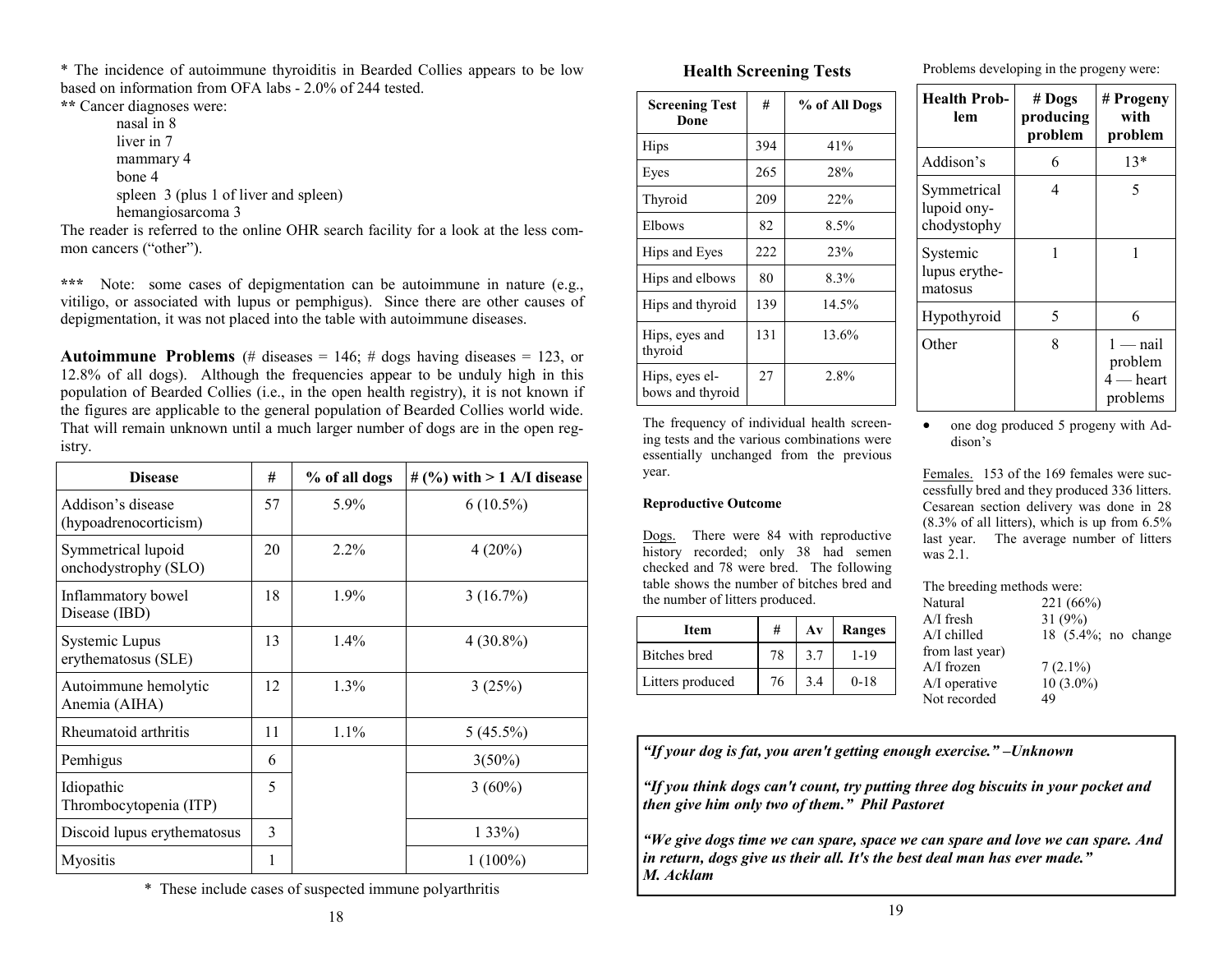The number of progeny born and congenital problems are given in the table below (note: the figures for last year were calculated incorrectly and were low).

|                       | <b>Male Pups</b>   |                         |
|-----------------------|--------------------|-------------------------|
|                       | #                  | % of Total              |
| Total born            | 929                |                         |
| Live born             | 879                | 94.6                    |
| Live $(a)$ 6<br>weeks | 795                | 85.6                    |
|                       |                    | % of live at 6<br>weeks |
| Cryptorchid           | 44                 | 5.5                     |
| Mismark               | 38                 | 4.8                     |
| Umbilical<br>hernia   | 22                 | 2.8                     |
| <b>Bad</b> bite       | 9                  |                         |
| Poor pigment          | 9                  |                         |
| Cleft palate          | 3                  |                         |
|                       | <b>Female Pups</b> |                         |
|                       | #                  | % of Total              |
| Total born            | 851                |                         |
| Live born             | 808                | 95                      |
| Live $(a)$ 6<br>weeks | 737                | 86.6                    |
|                       |                    | % of live at 6<br>weeks |
| Mismark               | 41                 | 5.6                     |
| Umbilical<br>hernia   | 34                 | 4.6                     |
| Bad bite              | 5                  |                         |
| Poor pig-<br>ment     | 4                  |                         |
| Cleft palate          | $\overline{c}$     |                         |

Specific later health problems in the progeny of bitches are shown in the next table.

| Health<br>Problem                              | # dogs pro-<br>ducing<br>problem | # progeny<br>with prob-<br>lem |
|------------------------------------------------|----------------------------------|--------------------------------|
| Addison's                                      | 10                               | $16*$                          |
| Symmetri-<br>cal lupoid<br>onycho-<br>dystophy | 6                                | 8                              |
| Systemic<br>lupus ery-<br>thematosus           | 2                                | $\mathfrak{D}$                 |
| Hypothy-<br>roid                               |                                  | 8                              |
| Other                                          | 16                               | $22**$                         |

\* One bitch produced 6 Addisonian puppies

\*\* Among the problems were 5 puppies with heart problems (3 PDA; 1 persistent right aortic arch); 1 each produced hyperthyroid, discoid lupus, autoimmune hemolytic anemia, pyelonephritis (early death at 3 wks), kidney failure (several died as young dogs).

**Mortality**. There are 211 (22%) dogs deceased. There may be others also deceased but their owners have not responded to update requests. Autopsies were conducted on 16 (7.6%) deceased dogs. Owners should remember that autopsies will sometimes be helpful in establishing the cause of death. If more autopsies were done in those where death is not due to very old age and related maladies, there would certainly be more identifiable causes of death.

Causes of death in different age groups are given below. The number with cause of death is fewer than the number of deceased because age of death couldn't be calculated in all dogs.

The leading causes of death before 9 years

of age were autoimmune (n=8, 22.9%) and accidental (n=6, 17%). The final report of the BCCA 96-98 health survey found 30% of deaths before age 9 were due to autoimmune causes. Such a high frequency of autoimmune problems causing premature death is of concern. The question is whether causes of these autoimmune diseases can be identified and then addressed effectively.

Cancer is the leading cause of death for 9-14 year olds and old age takes over thereafter.

| Age<br>Group                       | #<br><b>Deaths</b> | <b>Causes of Deaths</b>                                                                                                                                                                                                                                                     |
|------------------------------------|--------------------|-----------------------------------------------------------------------------------------------------------------------------------------------------------------------------------------------------------------------------------------------------------------------------|
| $0-2$ yr                           | 6                  | 2 accidental                                                                                                                                                                                                                                                                |
| $11 \text{ mo}$                    |                    | 1 each intussusception, aggression, pemphigus $&$ SLO and IBD                                                                                                                                                                                                               |
| $3 \text{ yr}$ -                   | 18                 | 4 unknows                                                                                                                                                                                                                                                                   |
| 6 yr<br>$11 \text{ mo}$            |                    | 2 accidental                                                                                                                                                                                                                                                                |
|                                    |                    | 1 each SLE, Cancer other, cancer small intestine, acute renal failure,<br>chronic interstitial nephritis, respiratory failure, ITP, acute fulminat-<br>ing pancreatitis to SLO episodes, liver failure, difficulty managing<br>visual problem, suspected warfarin poisoning |
| 7 yr -                             | 11                 | 2 unknown                                                                                                                                                                                                                                                                   |
| 8 <sub>yr</sub><br>11 mo           |                    | 2 accidental                                                                                                                                                                                                                                                                |
|                                    |                    | 1 each AIHA, vascular invasive abdominal mass, infection secondary<br>to immune mediated polyarthritis, sudden onset of complete hind leg<br>paralysis, small intestinal cancer, kidney failure secondary to Addi-<br>son's, aggression toward family member                |
| 9 yr -                             | 77                 | 25 cancer                                                                                                                                                                                                                                                                   |
| $13 \text{ yr}$<br>$11 \text{ mo}$ |                    | 9 cardiac (1 was heart attack; others heart failure)                                                                                                                                                                                                                        |
|                                    |                    | 6 old age                                                                                                                                                                                                                                                                   |
|                                    |                    | 5 unknown                                                                                                                                                                                                                                                                   |
|                                    |                    | 3 each stroke & kidney failure                                                                                                                                                                                                                                              |
|                                    |                    | 2 accidental                                                                                                                                                                                                                                                                |
|                                    |                    | 24 single diagnoses                                                                                                                                                                                                                                                         |
| 14 yr and<br>older                 | 43                 | 21 old age (some with severe arthritis, or kidney or heart failure or<br>cognitive dysfunction)                                                                                                                                                                             |
|                                    |                    | 6 cancer                                                                                                                                                                                                                                                                    |
|                                    |                    | Remainder assorted individual causes or unknown                                                                                                                                                                                                                             |

COI information continued on page 22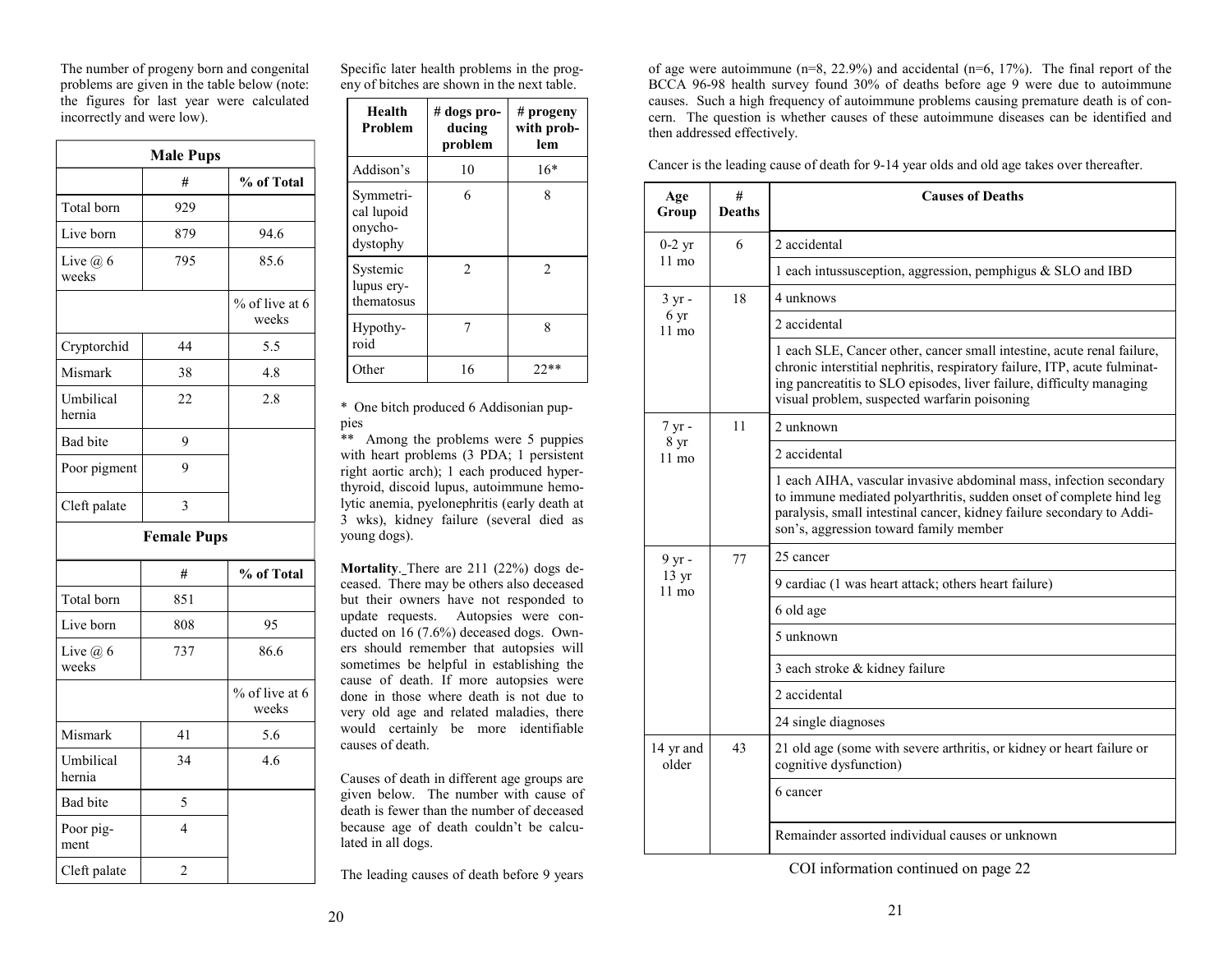**Please contact the Board if you have any ideas, questions, problems or wish to participate in any of BeaCon's ongoing projects.** 

> **Visit BeaCon on the web atwww.beaconforhealth.org**

**Special thanks go out to our Past Directors:**

**Scott Cook Elizabeth Coolidge-Stolz Melinda Cummings Sharon Dunsmore Gordon Fitzgerald Kathy Kovacic Kathy Pavlich Gail Romine Mia Sedgewick Debra Thomas** 

# **The BeaCon Board of Directors**

**Elsa Sell beaconbb@bellsouth.net Chris Walkowicz walkoway.dogbooks@mchsi.com Kathy Coxwell - Hattieboo@aol.com Cheryl Poliak cpoliak@hotmail.com CJ del Valle mhari@mhari.cnc.net Linda Aronson dvm@petshrink.com Karen Drummond beardiemom@worldnet.att.net Judy Howard beardiebunch@cabarrus.com Jo Tucker jo@cimda.fsnet.co.uk Richard Masley ram5@po.cwru.edu Rosanna Masley -** 

## **E-Mail Contest**

Don't forget, if you elect to receive your copy of the BeaCon Newsletter by e-mail, you will be entered into the drawing for some great Beardie "stuff". Just contact the editor at;

grfitz@bellsouth.net to get your name on the list. Not only can you win a nice prize, but the postage saved can be used for health issues. Thanks!

**DonationsContributions to BeaCon and the open health registry should be mailed to:** 

**Chris Walkowicz 1396 265th Street Sherrard , IL 61281-8553.** 

**First time Donors For up to \$15-\$99 you receive a logo pin For \$100-\$199 you receive a sterling silver angel pin For \$200 and up you receive a 14K gold angel pin The pins can be viewed on the BeaCon Web Site.** 

# **Coefficient of Inbreeding (COI).**

The COI values were calculated using the Breeder's Assistant (BA) Pedigree Software for eight generations of ancestors.

Further information about COI's and their meaning can be found on the internet and also on BeaCon's web site in the section on open health registry data.

| <b>Year of Report</b> | <b>Coefficient of Inbreeding</b> |           |          |      |          |
|-----------------------|----------------------------------|-----------|----------|------|----------|
|                       | $A\mathbf{v}$                    | <b>SD</b> | Min      | Max  | $#$ Dogs |
| 6                     | 24.0                             | 5.7       | $\Omega$ | 42.8 | 800      |
| $7$ —all dogs         | 23.9                             | 5.8       | $\theta$ | 42.8 | 951      |
| $7 - USA$             | 23.9                             | 5.8       | 11.2     | 42.8 | 557      |
| 7-UK, Scotland        | 25                               | 6.9       | $\theta$ | 40.5 | 185      |
| –Canada               | 23.7                             | 4.7       | 13.1     | 33   | 56       |
| -Germany              | 20.4                             | 6.0       | 10.8     | 38.4 | 45       |

**MacLean and Company...** 



"I found Max! He's on page 37! See? There's his nose print!"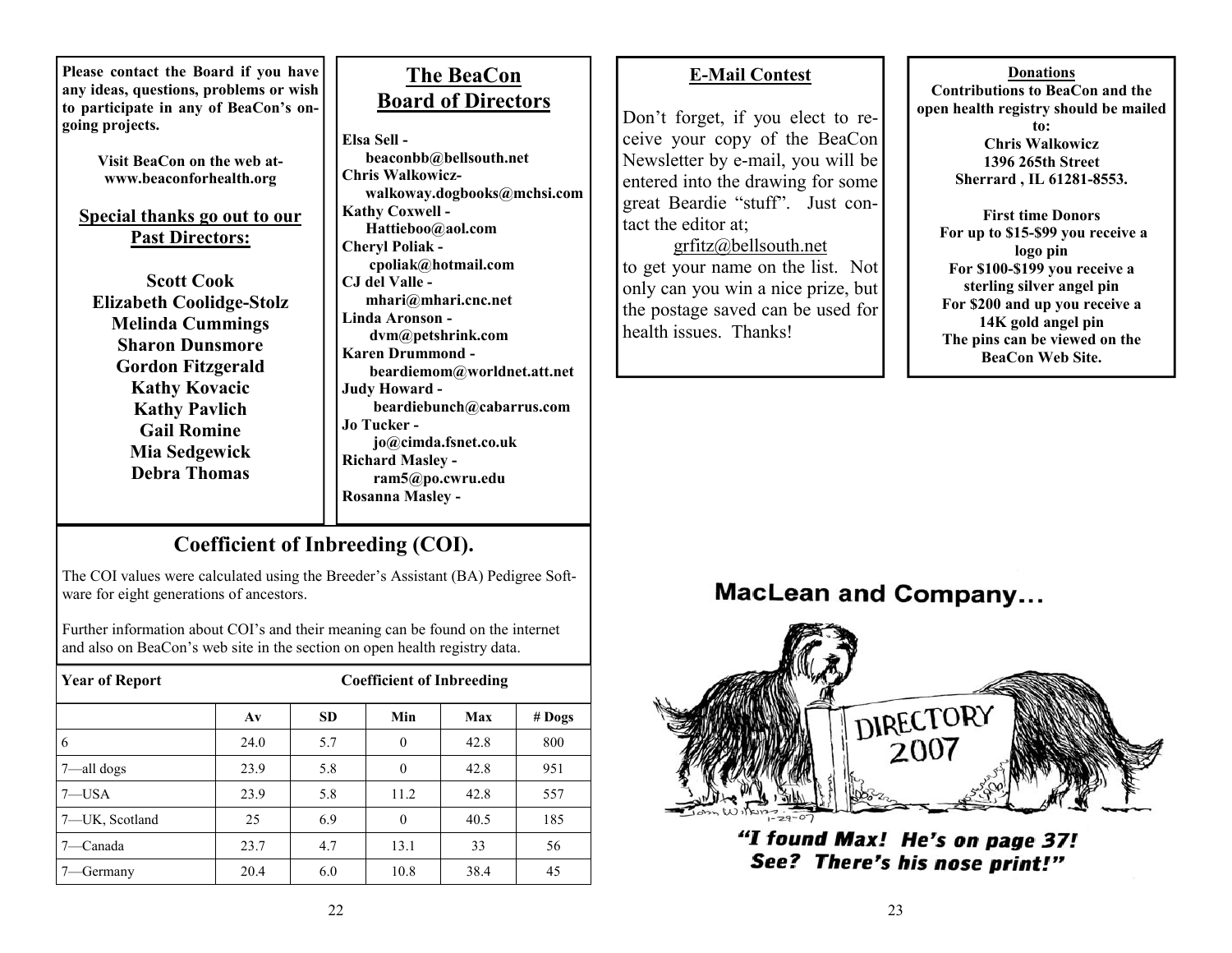## **Breeder and Co-owner Entry of Beardies in the OHR**

In the past a co-owner could enter a dog into the OHR with consent from the co-owners required if they were not members of the reporting person's immediate family. Email or written consent sufficed. This spring, breeders can begin entering dogs which they have bred, and written consent is required before information is publicly available. These changes were made to facilitate registry input when a co-owner or breeder could not get a primary owner to do so.

New procedures will be in effect to assure that written consent is submitted. These procedures apply equally to healthy Beardies or those with a health problem.

There is a new required field with options for the person reporting: primary owner (where dog lives), co-owner (not in the primary household), or breeder. If person is both a co-owner and breeder, select the breeder option.

- \* When co-owner or breeder is selected:
- o The dog's information will not be publicly available until the primary owner's consent is received.
- o On-line, there is a pop-up message with a link to the con sent form which needs to be completed by the primary owner.
- o The hard copy form contains a consent which may be copied for the primary owner.

While BeaCon's board of directors realizes that these steps will take time, we believe that the communication required is healthy for all parties.

While a consent is pending, a dog's information cannot be viewed by anyone other than the entering person. However, a dog's health information will be included in the general yearly OHR summary where no dog, owner, or breeder is identified.

## **Bearded Collie AKC Dog Registrations Part II. Elsa Sell**

This follow up to the fall 06 newsletter article is done to provide a clearer picture of what percentage of Beardies registered with AKC are from the USA. Two reports from AKC in addition to the yearly AKC Gazette registration reports were used.

Two numbers were determined.

- 1) Number of USA born Beardies. This was obtained by subtracting the foreign born Beardies from the total number registered, which is the figure published yearly in the AKC Gazette.
- 2) Percent of Beardie pups born in the USA who are registered. This was calculated by dividing #1 above by the number of pups born in the USA, which comes from the litter registration data that are submitted by breeders.

The table to the right shows the percent registered for 1977-2006; the average was 65.4%. The % was 60 or higher for all but 4 of the 30 years. There is a trend toward increasing % registered starting in 2003 and continuing through 2006. The 2006 % was very near that of the first year in AKC.

| Year | % USA born Beardies<br>registered with AKC |  |  |
|------|--------------------------------------------|--|--|
| 2006 | 77.5                                       |  |  |
| 2005 | 69                                         |  |  |
| 2004 | 63                                         |  |  |
| 2003 | 89                                         |  |  |
| 2002 | 60                                         |  |  |
| 2001 | 62                                         |  |  |
| 2000 | 63                                         |  |  |
| 1999 | 49                                         |  |  |
| 1998 | 67                                         |  |  |
| 1997 | 55                                         |  |  |
| 1996 | 64                                         |  |  |
| 1995 | 65                                         |  |  |
| 1994 | 57                                         |  |  |
| 1993 | 85                                         |  |  |
| 1992 | 68                                         |  |  |
| 1991 | 65                                         |  |  |
| 1990 | 63                                         |  |  |
| 1989 | 60                                         |  |  |
| 1988 | 67                                         |  |  |
| 1987 | 67                                         |  |  |
| 1986 | 66                                         |  |  |
| 1985 | 67                                         |  |  |
| 1984 | 63                                         |  |  |
| 1983 | 73                                         |  |  |
| 1982 | 59                                         |  |  |
| 1981 | 63                                         |  |  |
| 1980 | 68                                         |  |  |
| 1979 | 72                                         |  |  |
| 1978 | 65                                         |  |  |
| 1977 | 80                                         |  |  |